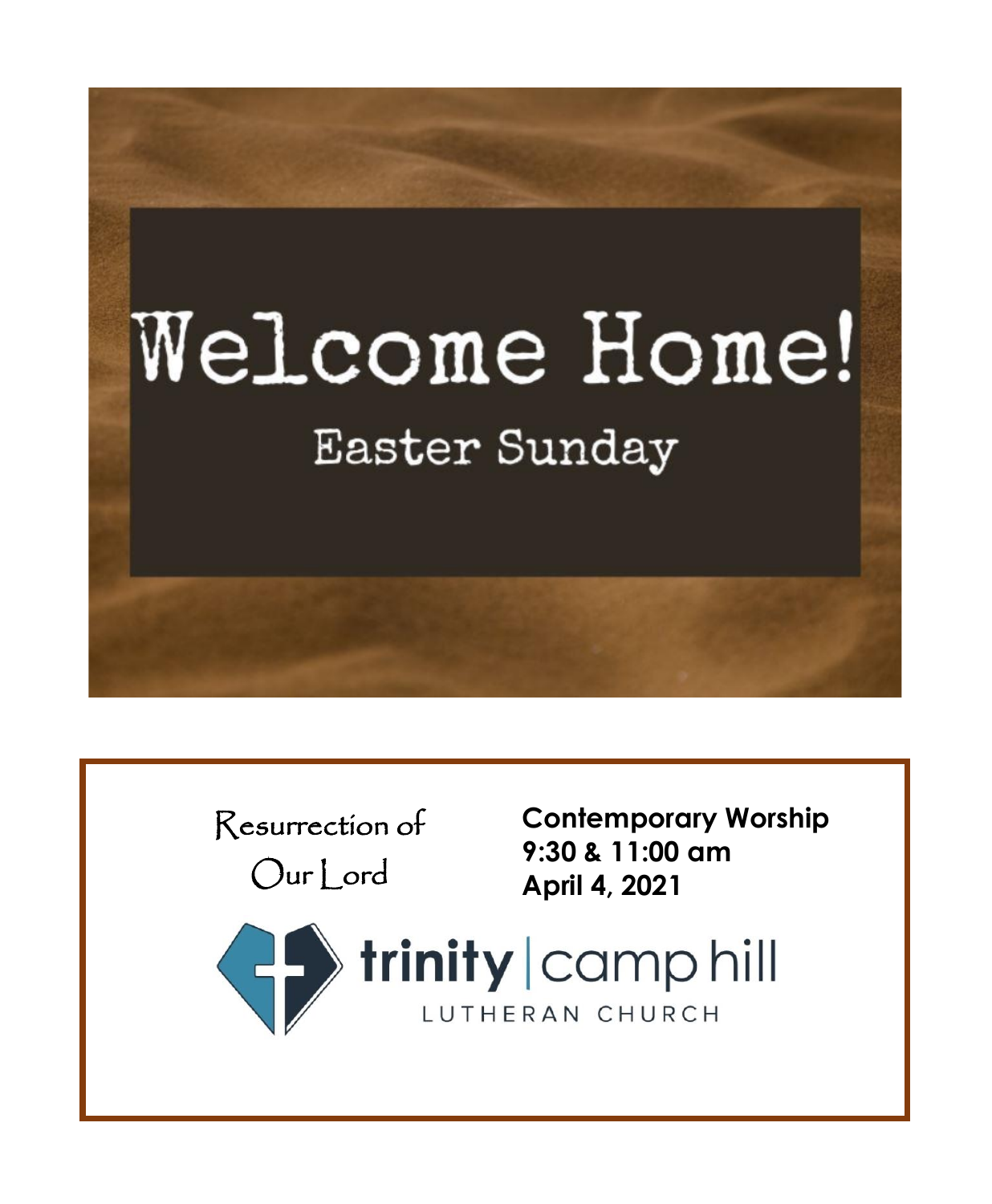

## *Welcome to Trinity Lutheran Church! We're so glad you're here.*

# **about today's service**

*Christ is risen! Jesus is alive, and God has swallowed up death forever. With Mary Magdalene, Mary the mother of James, and Salome, we may feel astonished and confused, unsure of what to make of the empty tomb. But this is why we gather: to proclaim, witness, praise, and affirm the liberating*  reality of Christ's death and resurrection. In word and feast, we celebrate God's unending love, *and depart to share this good news with all the world. Alleluia*!

**P: Pastor L: Lector C: Congregation**

# + **Gathering** +

*We gather together to praise God and receive His love.*

## **Song: "Christ is Risen, He is Risen Indeed"**

(congregation may follow and hum along with the text)

## **Verse 1**

How can it be, the One who died has born our sin through sacrifice, To conquer ev'ry sting of death? Sing, sing hallelujah!

## **Verse 2**

For joy awakes as dawning light, when Christ's disciples lift their eyes, Alive He stands, their Friend and King! Christ, Christ He is risen.

## **Chorus**

Christ is risen, He is risen indeed! Oh, sing hallelujah. Join the chorus, sing with the redeemed, "Christ is risen, He is risen indeed!"

## **Verse 3**

Where doubt and darkness once had been they saw Him and their hearts believed, That blessed are those who have not seen, Yet sing "Hallelujah!"

#### **Verse 4**

Once bound by fear now bold in faith, they preach the truth and pow'r of grace. In pouring out their lives they gave life, life, life everlasting.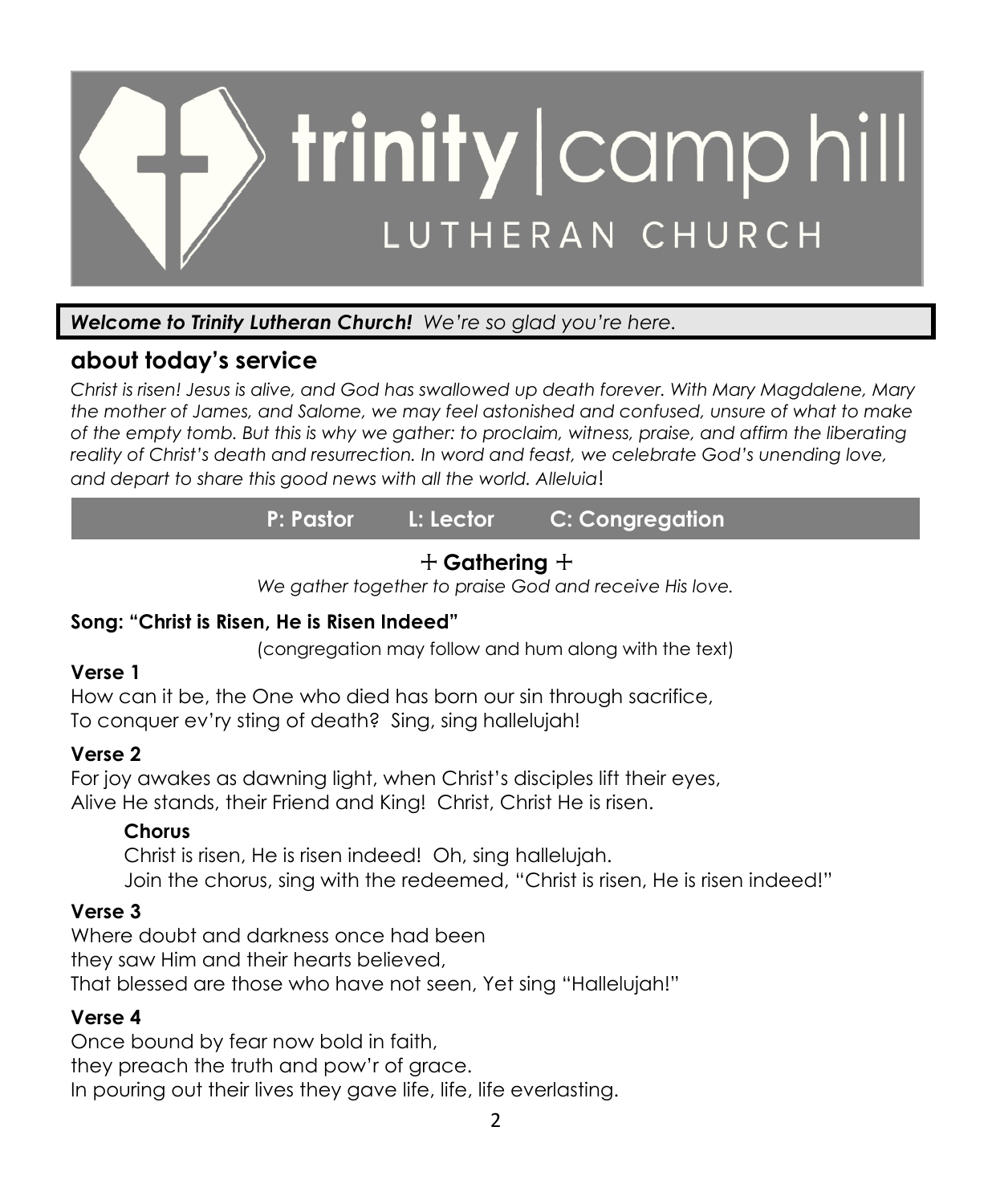# **Chorus**

# **Verse 5**

The pow'r that raised Him from the grave now works in us to pow'rfully save. He frees our hearts to live His grace. Go, tell of His goodness!

# **Chorus (2X)**

## **Bridge**

He is risen, He's alive, He's alive, heaven's gates are open wide! He's alive, He's alive, now in Heaven glorified. He's alive, He's alive, heaven's gates are open wide! He's alive, He's alive, now in Heaven glorified. By Ed Cash, Keith Getty, and Kristyn Getty © 2012 Gettymusic, Alletrop Music ccli license #1283514.

Welcome

(Stand)

# **Song: "The Reason"**

(congregation may follow and hum along with the text)

# **Verse 1**

There's a reason I can sing, There's a reason for this life inside me. One Name above all names: Jesus, yes it's Jesus.

# **Verse 2**

There's a reason for this hope, There's a reason for this peace that I know. One worthy of all praise: Jesus, yes it's Jesus.

# **Chorus**

I will lift my hands up. I will raise my voice high. I will shout of Your love 'til the day that I die. Ev'rything that I have, All my worship I bring. You're the reason I live, You're the reason I sing. You're the reason I live, You're the reason I sing.

# **Verse 3**

For the vict'ry over sin, For the goodness of Your grace each day. I will bow and bless Your name. Jesus, yes it's Jesus.

# **Chorus**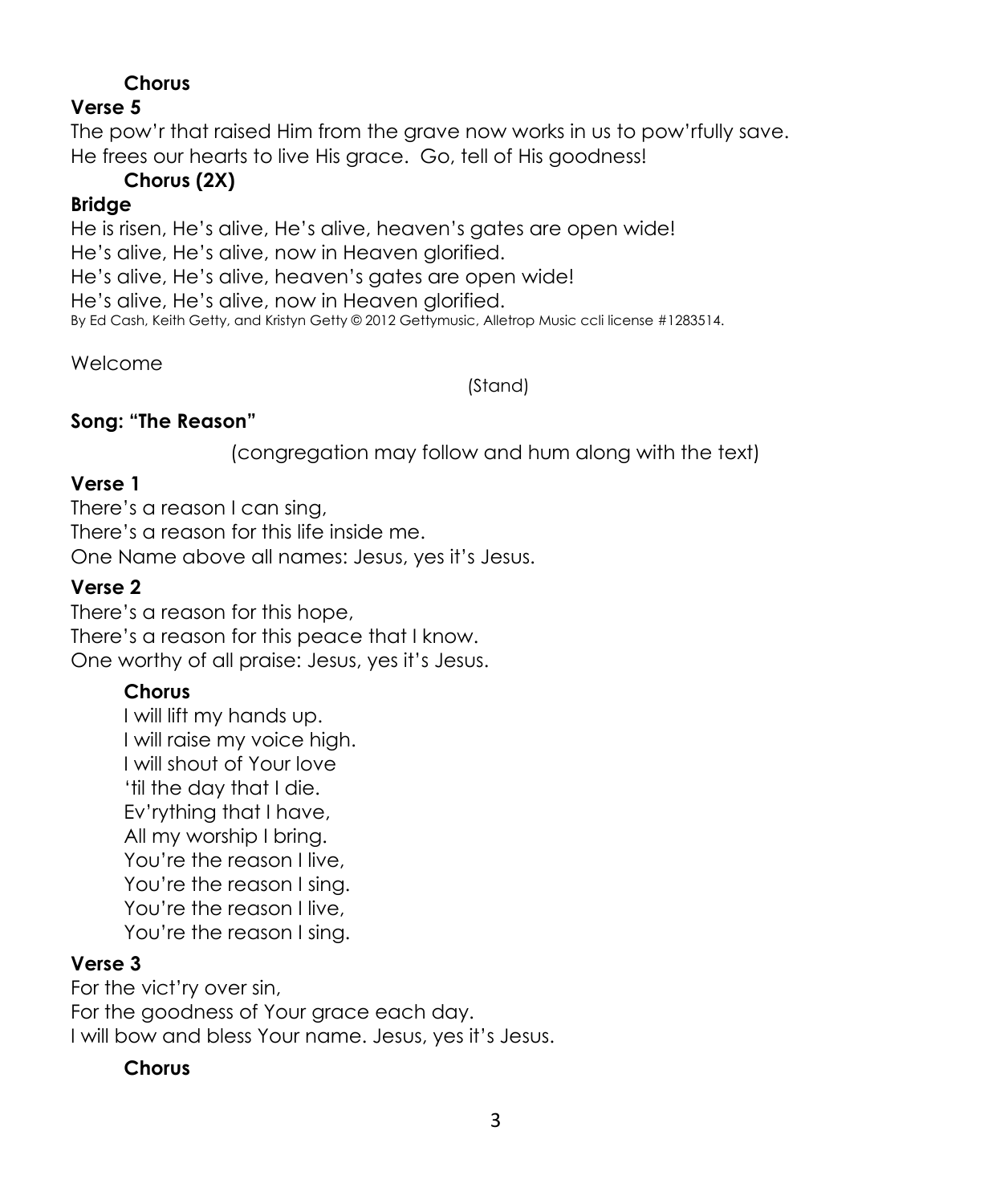## **Bridge**

Hallelujah! Hallelujah! Hallelujah! You're the reason I live, You're the reason I sing.

## **Verse 4**

When my time on earth is through, When my final breath has left these lungs. I'll forever be with You, Where the song goes on and on!

# **Chorus 1a**

I will lift my hands up. I will raise my voice high. I will shout of Your love 'til the day that I die. Ev'rything that I have, All my worship I bring. You're the reason I live, You're the reason I sing.

# **Chorus**

Easter Greeting

- P: Alleluia! Christ is risen.
- **C: He is risen indeed. Alleluia!**
- P: The grace of our Lord Jesus Christ, the love of God, and the communion of the Holy Spirit be with you all.
- **C: And also with you.**

Prayer of the Day

- P: Let us pray. God of mercy, we no longer look for Jesus among the dead, for he is alive and has become the Lord of life. Increase in our minds and hearts the risen life we share with Christ, and help us to grow as your people toward the fullness of eternal life with you, through Jesus Christ, our Savior and Lord, who lives and reigns with you and the Holy Spirit, one God, now and forever.
- **C: Amen.**

(Sit)

# $+$  Word  $+$

*We listen to the story of God's mighty acts for the sake of His people.*

Reading Acts 10:34-43

*Peter's sermon, delivered at the home of Cornelius, a Roman army officer, sums up the essential message of Christianity. Everyone who believes in Jesus, whose life, death, and resurrection fulfilled the words of the prophets, receives forgiveness of sins through his name.*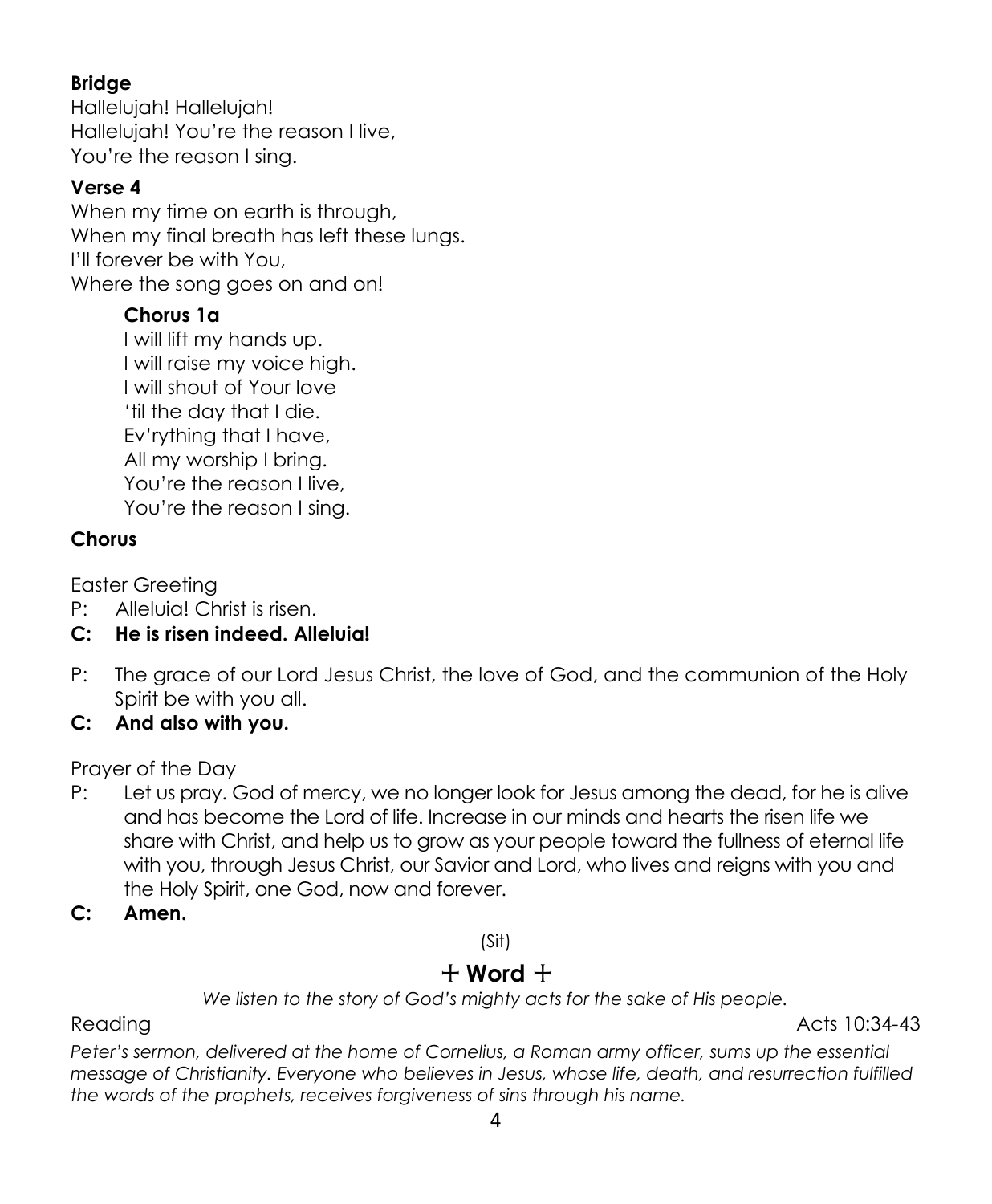<sup>34</sup>Peter began to speak to [the people]: "I truly understand that God shows no partiality, <sup>35</sup>but in every nation anyone who fears him and does what is right is acceptable to him. <sup>36</sup>You know the message he sent to the people of Israel, preaching peace by Jesus Christ—he is Lord of all. <sup>37</sup>That message spread throughout Judea, beginning in Galilee after the baptism that John announced: <sup>38</sup>how God anointed Jesus of Nazareth with the Holy Spirit and with power; how he went about doing good and healing all who were oppressed by the devil, for God was with him. <sup>39</sup>We are witnesses to all that he did both in Judea and in Jerusalem. They put him to death by hanging him on a tree; <sup>40</sup>but God raised him on the third day and allowed him to appear, <sup>41</sup>not to all the people but to us who were chosen by God as witnesses, and who ate and drank with him after he rose from the dead. <sup>42</sup>He commanded us to preach to the people and to testify that he is the one ordained by God as judge of the living and the dead. <sup>43</sup>All the prophets testify about him that everyone who believes in him receives forgiveness of sins through his name."

- L: The word of the Lord.
- **C: Thanks be to God.**

(Stand)

#### Gospel Mark 16:1-8

*The resurrection of Jesus is announced, and the response is one of terror and amazement.*

<sup>1</sup>When the sabbath was over, Mary Magdalene, and Mary the mother of James, and Salome bought spices, so that they might go and anoint [Jesus' body]. <sup>2</sup>And very early on the first day of the week, when the sun had risen, they went to the tomb. <sup>3</sup>They had been saying to one another, "Who will roll away the stone for us from the entrance to the tomb?" <sup>4</sup>When they looked up, they saw that the stone, which was very large, had already been rolled back. <sup>5</sup>As they entered the tomb, they saw a young man, dressed in a white robe, sitting on the right side; and they were alarmed. <sup>6</sup>But he said to them, "Do not be alarmed; you are looking for Jesus of Nazareth, who was crucified. He has been raised; he is not here. Look, there is the place they laid him. <sup>7</sup>But go, tell his disciples and Peter that he is going ahead of you to Galilee; there you will see him, just as he told you." <sup>8</sup>So they went out and fled from the tomb, for terror and amazement had seized them; and they said nothing to anyone, for they were afraid.

- P: The gospel of the Lord.
- **C: Praise to you, O Christ.**

(Sit)

Sermon: "Welcome Home!" 
Pastor Jack M. Horner

Children's Story Pastor John Brock

5 (Stand)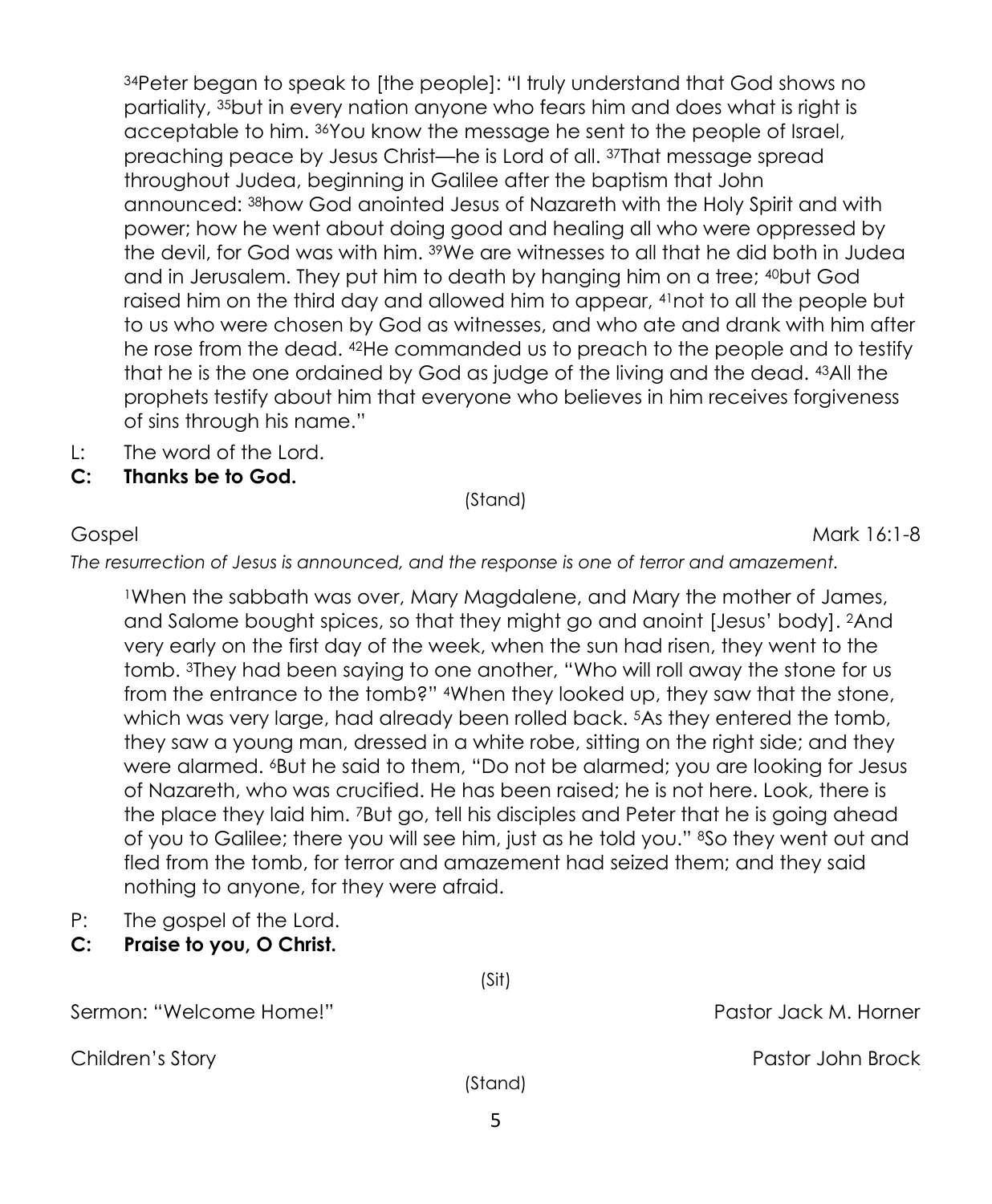## **Song "I Will Rise"**

(congregation may follow and hum along with the text)

## **Verse 1**

There's a peace I've come to know Though my heart and flesh may fail. There's an anchor for my soul. I can say, "it is well." Jesus has overcome And the grave is overwhelmed. The victory is won, He is risen from the dead.

## **Chorus**

And I will rise when He calls my name, No more sorrow, no more pain. I will rise on eagle's wings. Before my God fall on my knees and rise. I will rise.

## **Verse 2**

There's a day that's drawing near When the darkness breaks to light. And the shadows disappear And my faith shall be my eyes. Jesus has overcome And the grave is overwhelmed. The victory is won, He is risen from the dead.

## **Chorus**

## **Bridge (2x)**

And I hear the voice of many angels sing, "worthy is the Lamb!" And I hear the cry of ev'ry longing heart, "Worthy is the Lamb!" "Worthy is the Lamb!" (2x only)

## **Chorus**

## **Tag**

I will rise.

Nicene Creed

**We believe in one God, the Father, the Almighty, maker of heaven and earth, of all that is, seen and unseen.**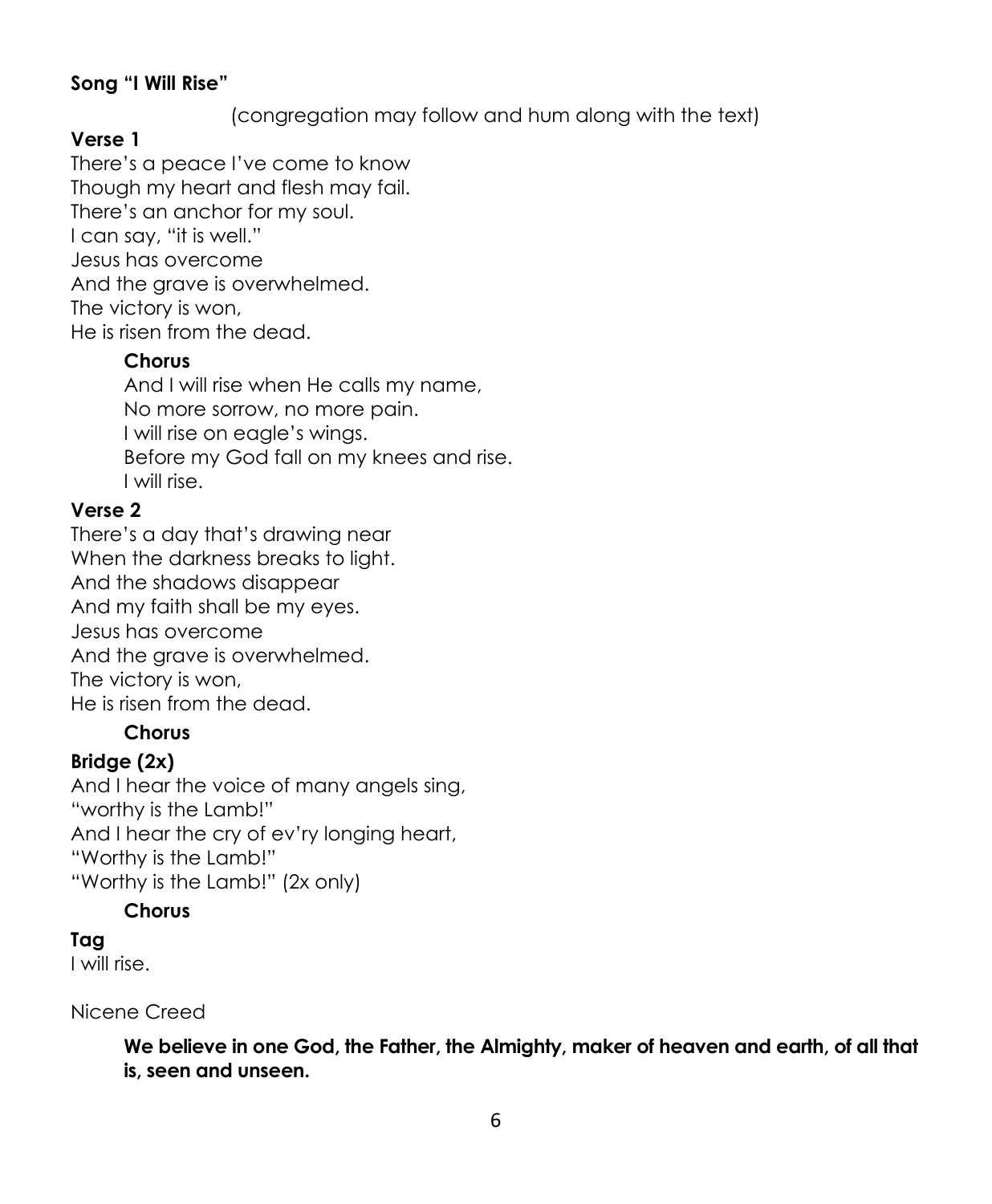**We believe in one Lord, Jesus Christ, the only Son of God, eternally begotten of the Father, God from God, Light from Light, true God from true God, begotten, not made, of one Being with the Father; through him all things were made. For us and for our salvation he came down from heaven, was incarnate of the Holy Spirit and the virgin Mary and became truly human. For our sake he was crucified under Pontius Pilate; he suffered death and was buried. On the third day he rose again in accordance with the Scriptures; he ascended into heaven and is seated at the right hand of the Father. He will come again in glory to judge the living and the dead, and his kingdom will have no end.**

**We believe in the Holy Spirit, the Lord, the giver of life, who proceeds from the Father and the Son, who with the Father and the Son is worshiped and glorified, who has spoken through the prophets. We believe in one holy catholic and apostolic church.**  We acknowledge one baptism for the forgiveness of sins. We look for the  $+$  resurrection **of the dead, and the life of the world to come. Amen.**

Prayers of the Church *Following each petition are the words*: "Hear us, O God." *Please respond with:* **"Your mercy is great."**

## + **Meal** +

*When we celebrate communion we remember that Jesus died for us and we experience His love and forgiveness. As we eat the bread and wine Christ is present with us.*

Easter Peace

- P: The peace of Christ be with you always.
- **C: And also with you.**

(Sit)

Announcements

Offering

Optional giving methods: Use the Give+ app on your mobile device • Text an amount to 717-963- 2281 (be sure to use a "\$") • Use the "DONATE" button on our website and e-blasts • Mail into the church office • Your offerings may also be placed in the white offering boxes at the entrance to the worship space as you exit.

[Stand]

Offering Prayer

- P: God of love,
- **C: you call us beloved children and welcome us to your table. Receive our lives and the gifts we offer. Abide with us and send us in service to a suffering world; for the sake of your beloved Child, Jesus Christ.**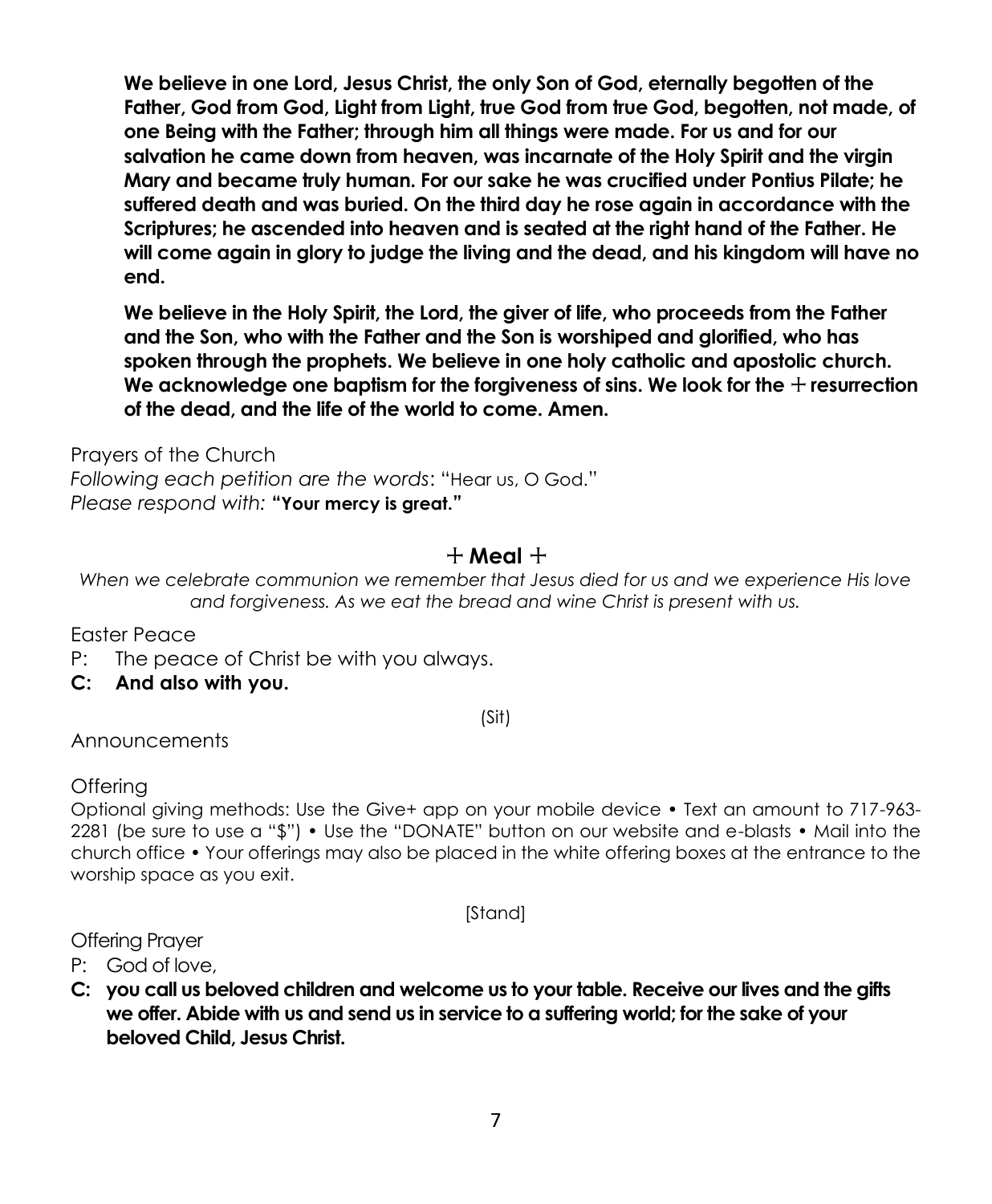Great Thanksgiving

- P: Christ is here.
- **C: The Spirit is with us.**
- P: With joy, we lift up our hearts.

## **C: And give thanks to the Lord of Life.**

Eucharistic Prayer

P: Joy and gladness are our song, redeeming God, for in your conquest of death we see the destiny of every hope in you. Come among us in the power of your Holy Spirit, that your children may be blessed with power and grace, and that this bread and cup may become for us the body and blood of your Son Jesus Christ;

*In the night in which he was betrayed, our Lord Jesus took bread, and gave thanks; broke it, and gave it to his disciples, saying: Take and eat; this is my body, given for you. Do this for the remembrance of me.*

*Again, after supper, he took the cup, gave thanks, and gave it for all to drink, saying: This cup is the new covenant in my blood, shed for you and for all people for the forgiveness of sin. Do this for the remembrance of me.* 

P: Great is the mystery of faith.

## *C: Christ has died; Christ is risen; Christ will come again.*

- P: Hope and glory are our breath, merciful God, for you have rolled away the stone of despair, the stone of oppression, the stone of lament, the stone of grief, the stone of death, the stone of sin, the stone of fear. Come and stand among us and breathe on us your peace, breathe on us your power, breathe on us your eternal life, that all who labor, all who stumble, all who hunger, and all who fall shall meet you in the breaking of the bread and be lifted up by your touch. Shape your church to be your risen body; make our scars beautiful like your scars, make our lives life-giving like your life, and make our communion holy with your saints, until you come again in glory and we eat with you in your kingdom, Father, Son and Holy Spirit, ever one God.
- **C: Amen.**

## Lord's Prayer

**Our Father in heaven, hallowed be your name, your kingdom come, your will be done, on earth as in heaven. Give us today our daily bread. Forgive us our sins as we forgive those who sin against us. Save us from the time of trial and deliver us from evil. For the kingdom, the power, and the glory are yours, now and forever. Amen.**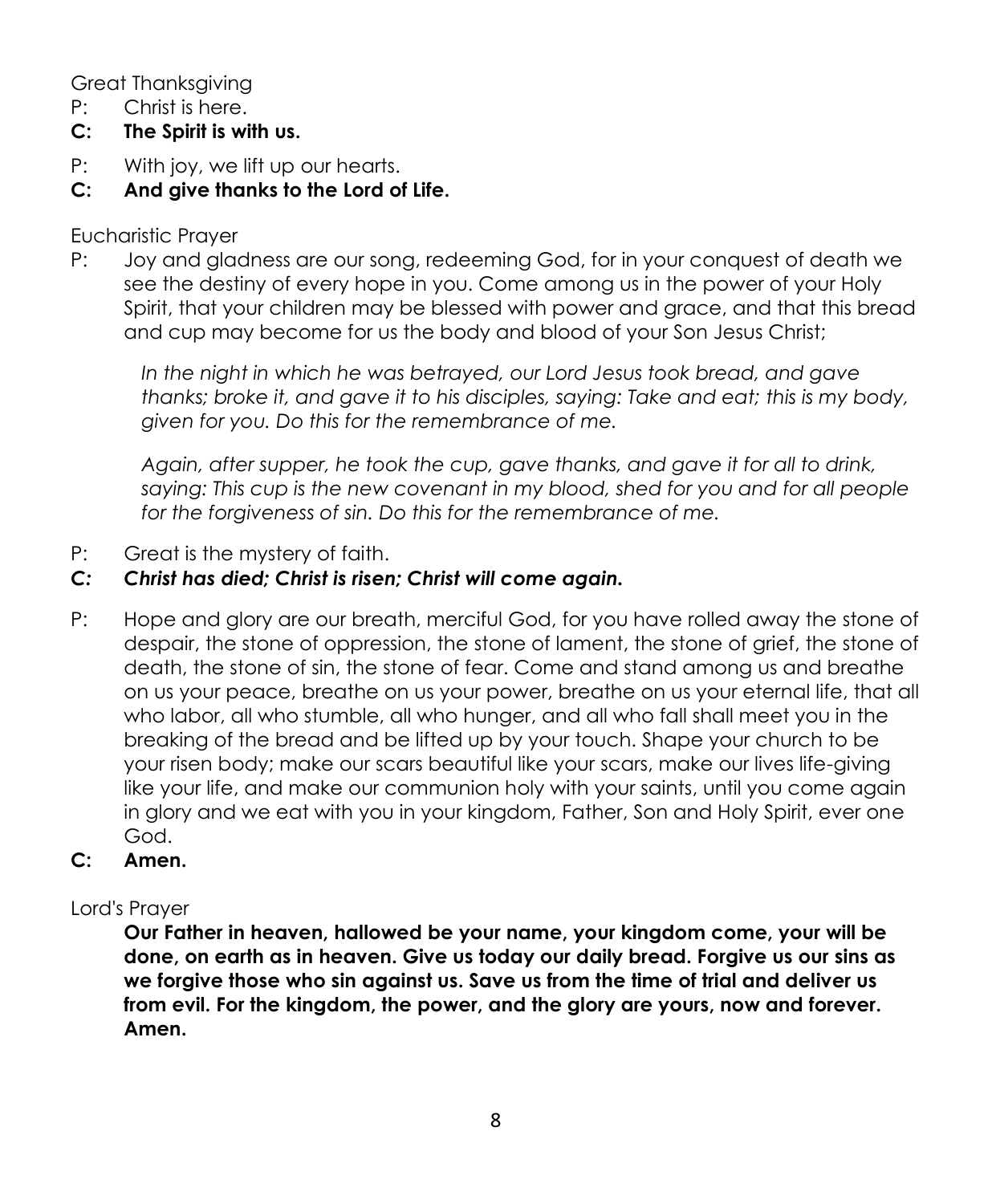Invitation to Holy Communion

- P: Now let us feast this Easter day on Christ, the bread of heaven.
- **C: Hallelujah! Thanks be to God.**

(Sit)

#### Sharing our Lord's Supper

*All Christians are welcome to celebrate the real presence of Jesus Christ in our Lord's Supper. You will remain at your seat and at the direction of the pastor, you will be invited to commune, at which time, you will open the individually wrapped, prepackaged communion elements you received when you arrived. The bread is in the bottom and wine in the top. If you did not receive communion elements when you arrived, please see an usher.*

Open the bread:

P: The Body of Christ given for you.

Open the wine:

P: The Blood of Christ shed for you.

(Stand)

Post Communion Prayer

- P: The body and blood of our Lord Jesus Christ strengthen you and keep you in his grace.
- **C: Amen.**
- A: Let us pray. Wellspring of joy, through this meal you have put gladness in our hearts. Satisfy the hunger still around us, and send us as joyful witnesses, that your love may bring joy to the hearts of all people, through Jesus Christ our Lord.
- **C: Amen.**

## + **Sending** +

*We have heard the Word of God, offered our gifts, and been fed at the table. Now we are sent out, strengthened by the Holy Spirit to be God's people in the world.*

Blessing

- P: You are what God made you to be: created in Christ Jesus for good works, chosen as holy and beloved, freed to serve your neighbor. God bless you ☩ that you may be a blessing, in the name of the holy and life-giving Trinity.
- **C: Amen.**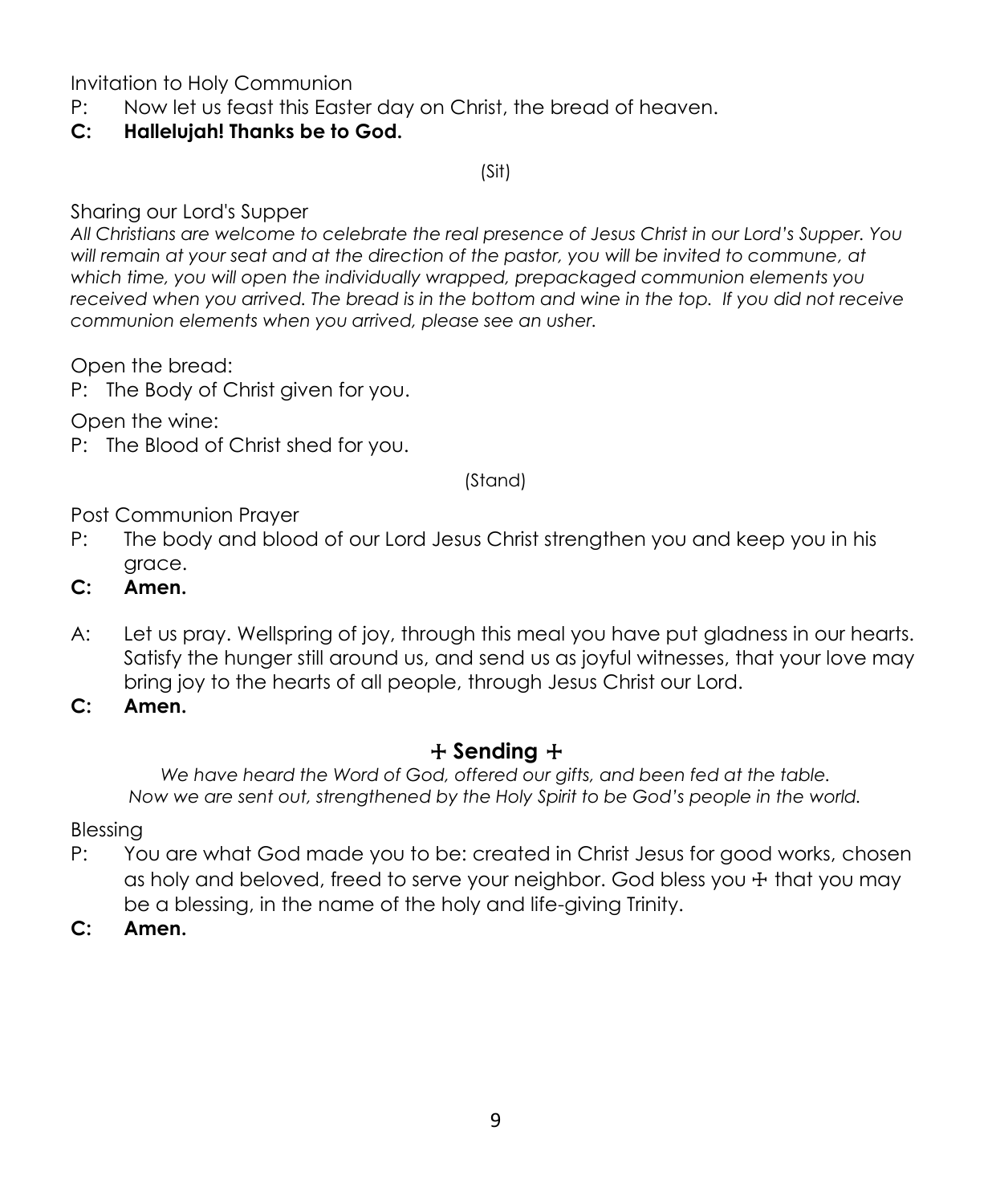#### **Song**: **"My Redeemer Lives"** *Verse*

I know He rescued my soul, His blood has covered my sin. I believe, I believe. My shame He's taken away, My pain is healed in His name. I believe, I believe. I'll raise a banner

'cause my Lord has conquered the grave.

## *Chorus*

My redeemer lives, My redeemer lives, My redeemer lives, My redeemer lives.

*Verse*

*Chorus (2X)*

#### *Bridge*

You lift my burdens, I rise with You; I'm dancing on this mountaintop To see Your kingdom come.

## *Chorus (3X)*

Dismissal

- P: Alleluia! Christ is risen.
- **C: He is risen indeed. Alleluia!**
- P: May God who has brought us from death to life fill you with great joy. Almighty God, Father, + Son, and Holy Spirit, bless you now and forever.
- **C: Amen.**

#### **Please have a seat and wait for the ushers to dismiss your row.**

**Portions of the service are reprinted from:** *Evangelical Lutheran Worship*, Copyright © 2006 Augsburg Fortress. *Sundays & Seasons*, Copyright © 2021 Augsburg Fortress. Used by permission of Augsburg Fortress License # 23686.

"Christ is Risen, He is Risen Indeed" By Ed Cash, Keith Getty, and Kristyn Getty © 2012 Gettymusic, Alletrop Music ccli license #1283514.

"The Reason" By Travis Cottrell, Jeff Pardo, and Travis Ryan © 2018 Universal Music – Brentwood Benson Publishing, Great Revelation Music, Meaux Jeaux Music, Da Bears Da Bears Music, Integrity's Alleluia! Music, Travis Ryan SESAC Publishing Designee. CCLI license #1283514.

"I Will Rise" By Chris Tomlin, Jesse Reeves, Louie Giglio, and Matt Maher

© 2008 Vamos Publishing, worshiptogether.com songs,

sixsteps Music, Thankyou Music, and spiritandsong.com

**"My Redeemer Lives"** Words & music by Reuben Morgan © 1998 Hillsong Publishing CCLI License #1283514.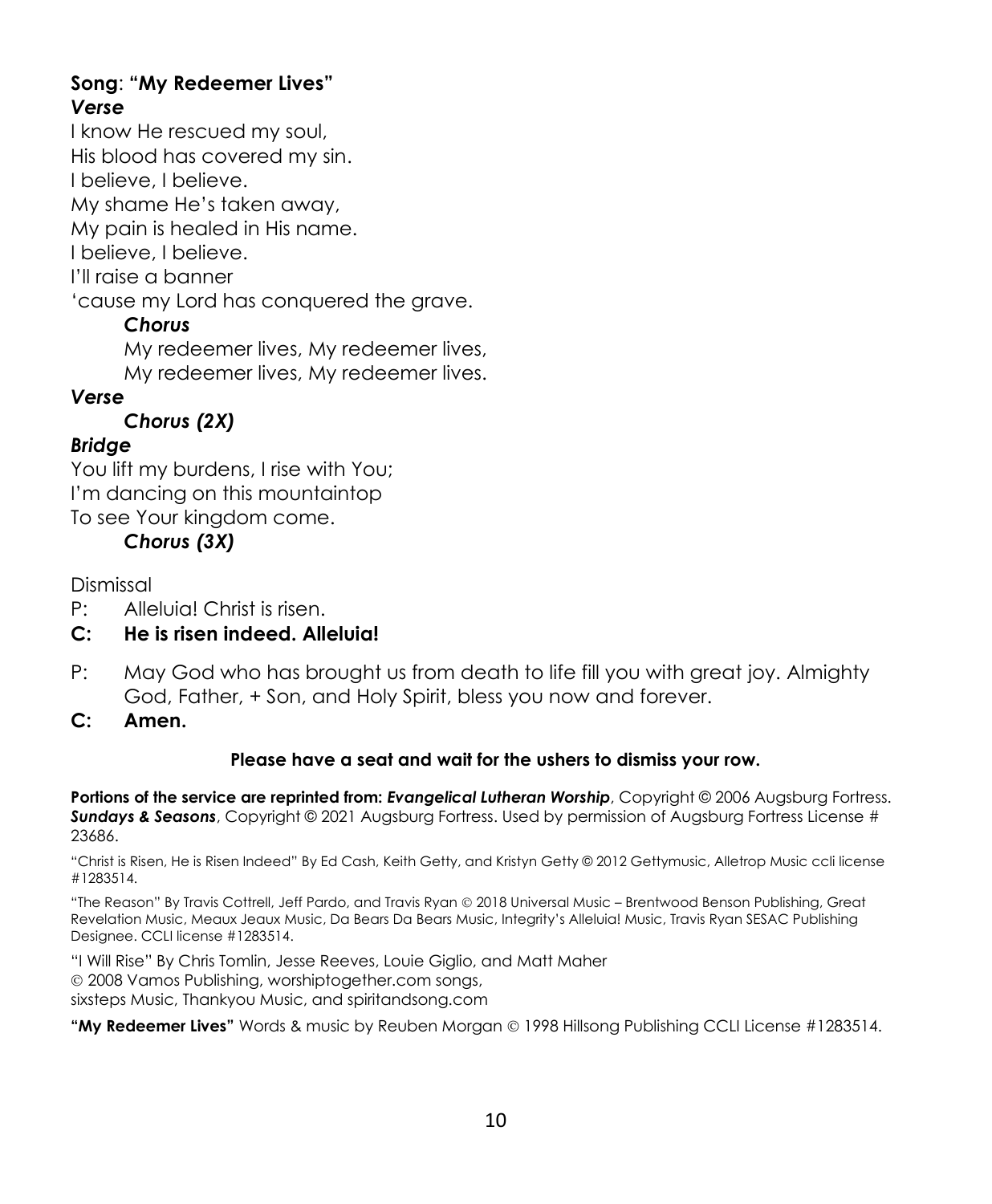# **Worship Leaders**

**Presiding Minister:** The Rev. Elizabeth E. Frey **Preacher:** The Rev. Dr. Jack M. Horner **Lector:** (9:30) Emily Andrews (11:00) Melvin Eichelberger **Ushers:** (9:30) Bill Foulds, Linda Foulds, Tom Hoffert (11:00) Matt Bingaman, Chase Bingaman, Melvin Eichelberger, Barbara Mays **Greeters:** (9:30) Jane Killian, Bonnie Brezina, Margaret Parker; (11:00) Becky Enney. Pat Eby, Ellen Ney, Tim Bollinger, Jayne Coover **Altar Care:**(9:30) Donna Roberts (11:00) Becky Enney **Sound Technician:** Royce Hoffman **Video Technician:** (9:30) Barb Martin (11:00) Dona Norris **Slide Show Producer:** Barb Martin **Count Down Video Producer:** Danelle Andrews **FaithX Musicians** Mike Schwalm, Paul Walker, Debbie Wilson, Rick Wilson **Bulletin Artwork:** Trinity Staff

## **Worship notes**

Videos of last week's sermons are available on our website [\(www.trinitycamphill.org\)](http://www.trinitycamphill.org/). If you would like a printed copy, please call the church office and we can mail one to you.

**The worship elements in the Nave and Fellowship Hall,** the communion elements for all services, and the sanctuary lamp candle, the symbol of God's abiding presence, are presented to the glory of God and in loving memory of Arnie Greenlund by his wife Anne, children, grandchildren, and great grandchildren; William A. Pepperman by his wife Fay and the family; James Denison by Terri; Dorothy & John Artevich, Sr., by John Jr., Susan, Kimberly & John, III; Charles & Mary Zeigler, by John & Linda Zeigler; Susan McCoy & Charles & Eleanor Black by James Black.

# **══Weekly News & Announcements══**

#### **A New Hope sermon series here? Or in a galaxy far, far away...**

- Apr 11 I find your lack of faith disturbing.
- Apr 18 May the peace be with you.
- Apr 25 You're my only hope.
- May 2 The force is strong with this one.
- May 9 Do. Or do not. There is no try.
- May 16 I am your father.

## **Good Things Come In Threes! Check out our popular podcast!**

New episode premiered on Mar. 31 on our website or wherever you get your podcasts.